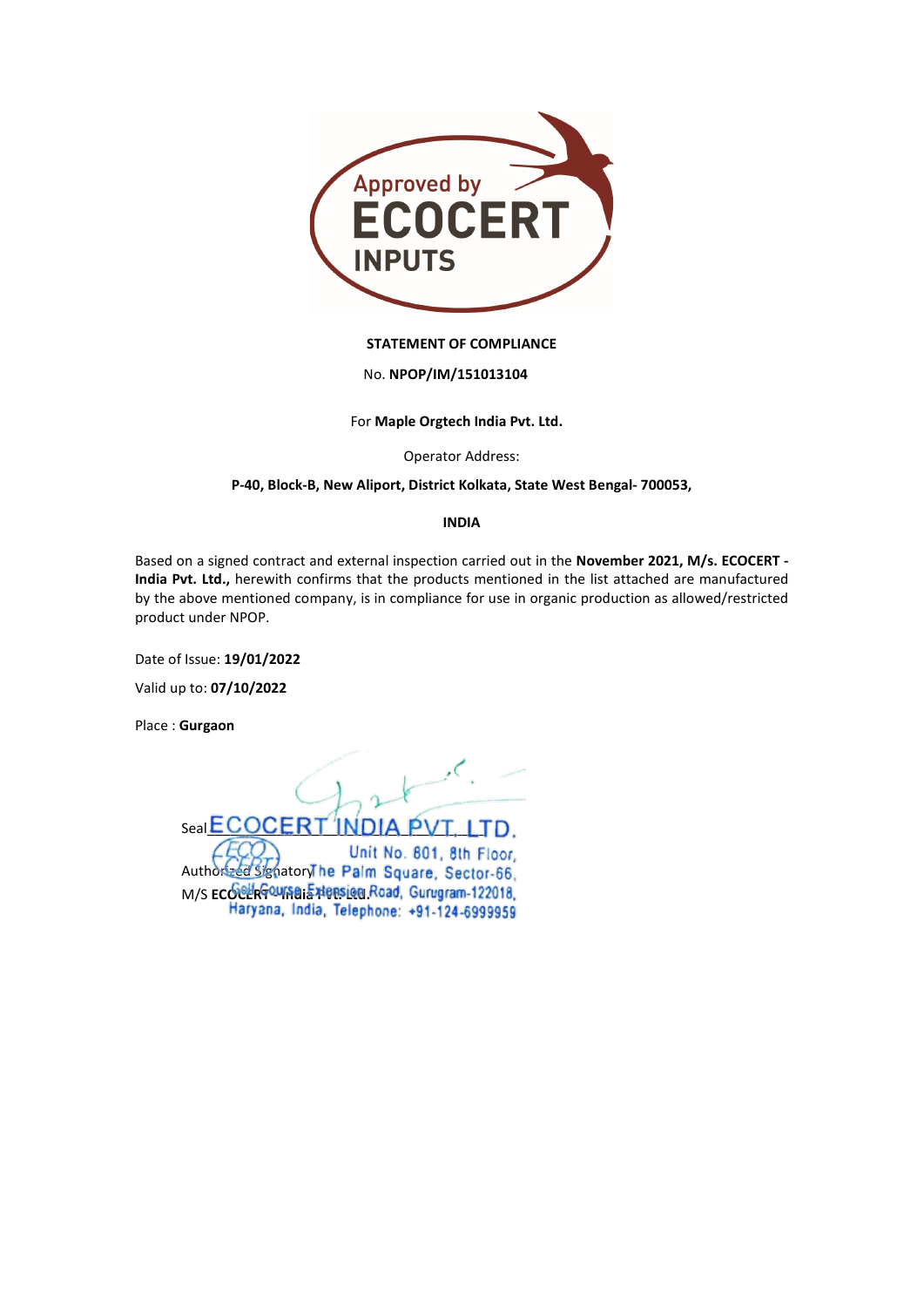

### Production Detail(s)/Annexure

# For Maple Orgtech India Pvt. Ltd. Operator Address: P-40, Block-B, New Aliport, District Kolkata, State West Bengal- 700053,

## INDIA

Issued in reference to certificate No. NPOP/IM/151013104

| S No.            | <b>Name of Production Unit</b> | <b>Brand Name</b>                                             | Use for Nutrient/Pest control/<br><b>Growth enhancement</b> |
|------------------|--------------------------------|---------------------------------------------------------------|-------------------------------------------------------------|
| 1.               | Maple Orgtech India Pvt. Ltd.  | MAPLE PRIMO /<br>PLENTEE/                                     | Growth<br>Enhancement                                       |
|                  |                                | PRIMO GOLD /<br>PLENTEE GOLD                                  |                                                             |
| 2.               | Maple Orgtech India Pvt. Ltd.  | <b>SHIRO</b>                                                  | Growth<br>Enhancement                                       |
| 3.               | Maple Orgtech India Pvt. Ltd.  | EM.1<br>PASHUAMRUT                                            | Growth<br>Enhancement                                       |
| $\overline{4}$ . | Maple Orgtech India Pvt. Ltd.  | <b>TOXICARE</b>                                               | <b>Nutrient</b>                                             |
| 5.               | Maple Orgtech India Pvt. Ltd.  | Maple<br>Agriculture<br>Bokashi/Bokashi<br><b>Super Power</b> | Growth<br>Enhancement                                       |
| 6.               | Maple Orgtech India Pvt. Ltd.  | EM POWER/<br><b>RICH</b>                                      | Nutrient                                                    |
| 7.               | Maple Orgtech India Pvt. Ltd.  | <b>VIRA GOLD</b>                                              | Growth<br>Enhancement                                       |
| 8.               | Maple Orgtech India Pvt. Ltd.  | <b>ANIMAL</b><br><b>BOKASHI</b>                               | Growth<br>Enhancement                                       |
| 9.               | Maple Orgtech India Pvt. Ltd.  | EM.1<br>AQUAMAGIC                                             | Growth<br>Enhancement                                       |
| 10.              | Maple Orgtech India Pvt. Ltd.  | AMMOMAGIC                                                     | Growth<br>Enhancement                                       |
| 11.              | Maple Orgtech India Pvt. Ltd.  | Maple<br>EM.1 Hariyali                                        | Growth<br>Enhancement                                       |
| 12.              | Maple Orgtech India Pvt. Ltd.  | <b>POWERLIME</b>                                              | <b>Nutrient</b>                                             |
| 13.              | Maple Orgtech India Pvt. Ltd.  | <b>MM NPK</b>                                                 | <b>Nutrient</b>                                             |

Unit No. 801, 8th Floor, ERT) The Palm Square, Sector-66, Golf Course Extension Road, Gurugram-122018, Haryana, India, Telephone: +91-124-6999959